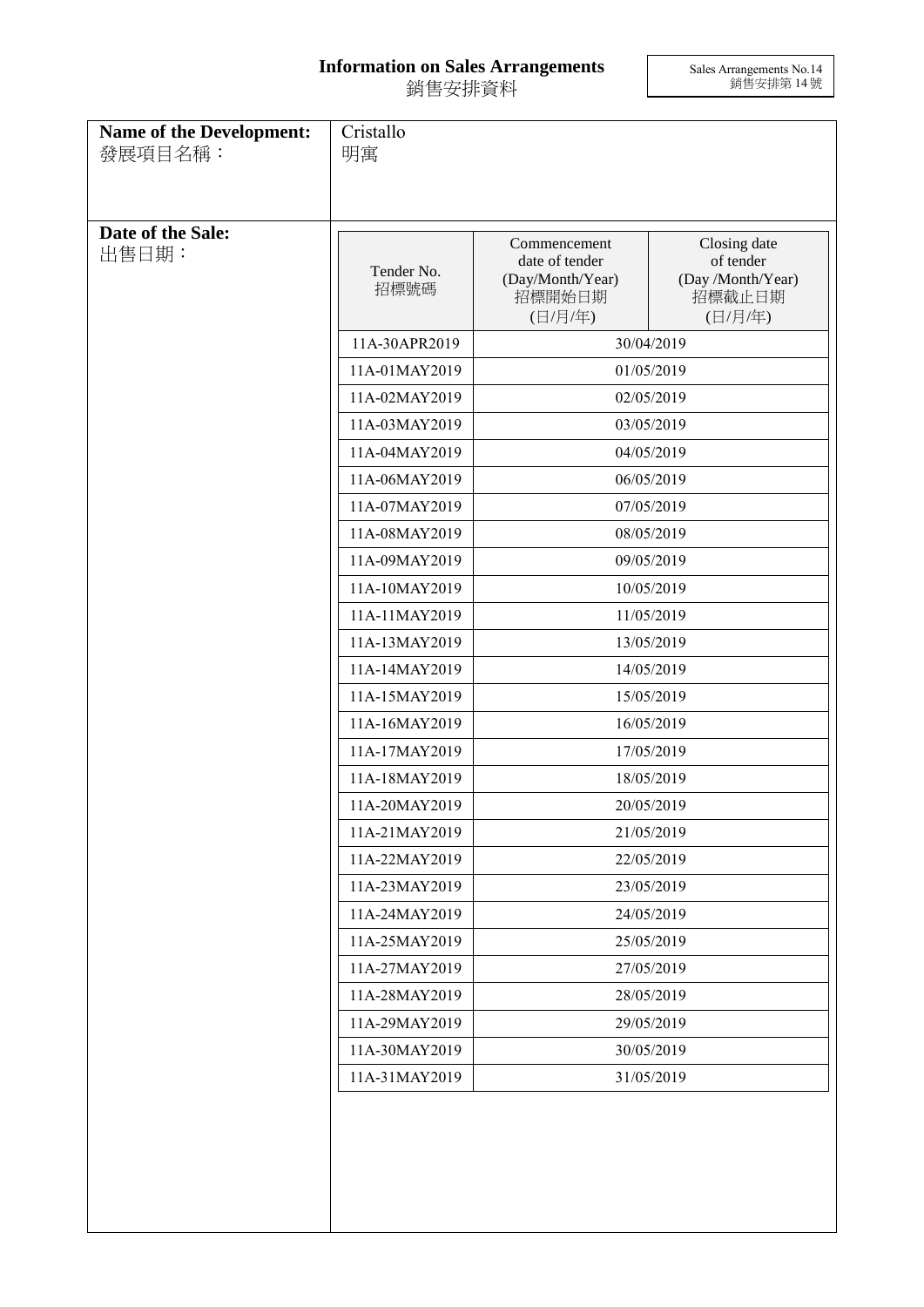| Time of the Sale:                                 |                    |                                                                                                 |                                     |
|---------------------------------------------------|--------------------|-------------------------------------------------------------------------------------------------|-------------------------------------|
| 出售時間:                                             | Tender No.<br>招標號碼 | Commencement<br>time of tender<br>招標開始時間                                                        | Closing time<br>of tender<br>招標截止時間 |
|                                                   | 11A-30APR2019      | 11:00 a.m. 上午 11時                                                                               | 12:00 noon 正午 12時                   |
|                                                   | 11A-01MAY2019      | 11:00 a.m. 上午 11時                                                                               | 12:00 noon 正午 12時                   |
|                                                   | 11A-02MAY2019      | 11:00 a.m. 上午 11時                                                                               | 12:00 noon 正午 12時                   |
|                                                   | 11A-03MAY2019      | 11:00 a.m. 上午 11時                                                                               | 12:00 noon 正午 12時                   |
|                                                   | 11A-04MAY2019      | 11:00 a.m. 上午 11時                                                                               | 12:00 noon 正午 12時                   |
|                                                   | 11A-06MAY2019      | 11:00 a.m. 上午 11時                                                                               | 12:00 noon 正午 12時                   |
|                                                   | 11A-07MAY2019      | 11:00 a.m. 上午 11時                                                                               | 12:00 noon 正午 12時                   |
|                                                   | 11A-08MAY2019      | 11:00 a.m. 上午 11時                                                                               | 12:00 noon 正午 12時                   |
|                                                   | 11A-09MAY2019      | 11:00 a.m. 上午 11時                                                                               | 12:00 noon 正午 12時                   |
|                                                   | 11A-10MAY2019      | 11:00 a.m. 上午 11時                                                                               | 12:00 noon 正午 12時                   |
|                                                   | 11A-11MAY2019      | 11:00 a.m. 上午 11時                                                                               | 12:00 noon 正午 12時                   |
|                                                   | 11A-13MAY2019      | 11:00 a.m. 上午 11時                                                                               | 12:00 noon 正午 12時                   |
|                                                   | 11A-14MAY2019      | 11:00 a.m. 上午 11時                                                                               | 12:00 noon 正午 12時                   |
|                                                   | 11A-15MAY2019      | 11:00 a.m. 上午11時                                                                                | 12:00 noon 正午 12時                   |
|                                                   | 11A-16MAY2019      | 11:00 a.m. 上午 11時                                                                               | 12:00 noon 正午 12時                   |
|                                                   | 11A-17MAY2019      | 11:00 a.m. 上午 11時                                                                               | 12:00 noon 正午 12時                   |
|                                                   | 11A-18MAY2019      | 11:00 a.m. 上午 11時                                                                               | 12:00 noon 正午 12時                   |
|                                                   | 11A-20MAY2019      | 11:00 a.m. 上午 11時                                                                               | 12:00 noon 正午 12時                   |
|                                                   | 11A-21MAY2019      | 11:00 a.m. 上午 11時                                                                               | 12:00 noon 正午 12時                   |
|                                                   | 11A-22MAY2019      | 11:00 a.m. 上午 11時                                                                               | 12:00 noon 正午 12時                   |
|                                                   | 11A-23MAY2019      | 11:00 a.m. 上午 11時                                                                               | 12:00 noon 正午 12時                   |
|                                                   | 11A-24MAY2019      | 11:00 a.m. 上午 11 時                                                                              | 12:00 noon 正午 12 時                  |
|                                                   | 11A-25MAY2019      | 11:00 a.m. 上午11時                                                                                | 12:00 noon 正午 12時                   |
|                                                   | 11A-27MAY2019      | 11:00 a.m. 上午 11時                                                                               | 12:00 noon 正午 12時                   |
|                                                   | 11A-28MAY2019      | 11:00 a.m. 上午 11時                                                                               | 12:00 noon 正午 12時                   |
|                                                   | 11A-29MAY2019      | 11:00 a.m. 上午 11時                                                                               | 12:00 noon 正午 12時                   |
|                                                   | 11A-30MAY2019      | 11:00 a.m. 上午 11時                                                                               | 12:00 noon 正午 12時                   |
|                                                   | 11A-31MAY2019      | 11:00 a.m. 上午 11時                                                                               | 12:00 noon 正午 12時                   |
|                                                   |                    | (Note : please refer to "Other matters" below)<br>(注意: 請參閱下文「其他事項」)                             |                                     |
| Place where the sale will<br>take place:<br>出售地點: | Tsui, Kowloon      | 19 <sup>th</sup> Floor, Railway Plaza, 39 Chatham Road South, Tsim Sha<br>九龍尖沙咀漆咸道南 39號鐵路大廈 19樓 |                                     |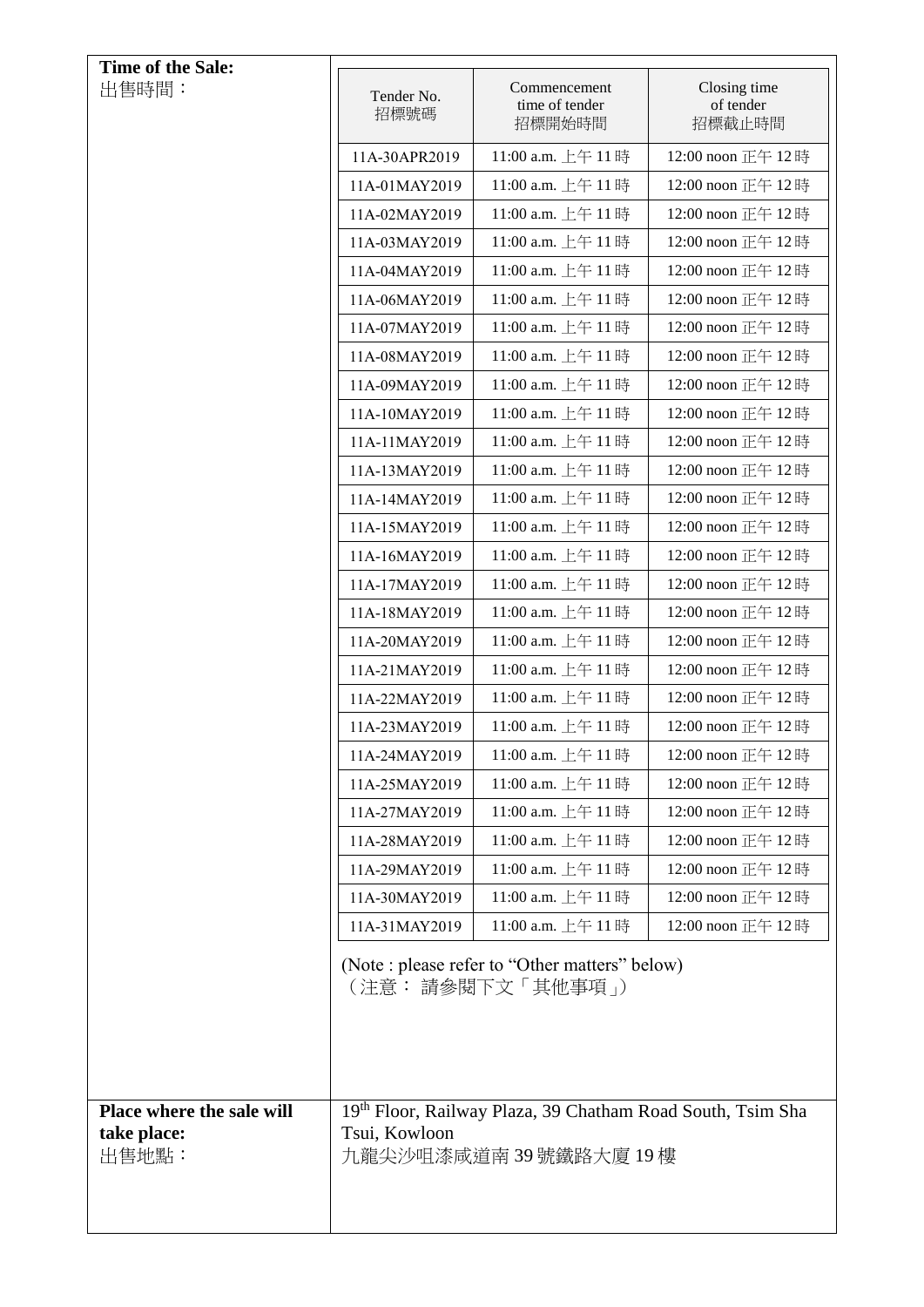| <b>Number of specified</b><br>residential properties<br>that will be offered to be<br>sold:<br>將提供出售的指明住宅物<br>業的數目                                                                                                                                                                                                   |                  | 1                                                                                                                                                                                                                                                                                   |                                                                                                                                                           |                                        |
|----------------------------------------------------------------------------------------------------------------------------------------------------------------------------------------------------------------------------------------------------------------------------------------------------------------------|------------------|-------------------------------------------------------------------------------------------------------------------------------------------------------------------------------------------------------------------------------------------------------------------------------------|-----------------------------------------------------------------------------------------------------------------------------------------------------------|----------------------------------------|
|                                                                                                                                                                                                                                                                                                                      | 將提供出售的指明住宅物業的描述: | Description of the residential properties that will be offered to be sold:                                                                                                                                                                                                          |                                                                                                                                                           |                                        |
| The following flat(s):<br>以下單位 :                                                                                                                                                                                                                                                                                     |                  |                                                                                                                                                                                                                                                                                     |                                                                                                                                                           |                                        |
| 11&812A                                                                                                                                                                                                                                                                                                              |                  |                                                                                                                                                                                                                                                                                     |                                                                                                                                                           |                                        |
| 物業的優先次序:                                                                                                                                                                                                                                                                                                             |                  | The method to be used to determine the order of priority in which each of the persons<br>interested in purchasing any of the specified residential properties may select the<br>residential property that the person wishes to purchase:<br>將會使用何種方法,決定有意購買該等指明住宅物業的每名人士可揀選其意欲購買的住宅 |                                                                                                                                                           |                                        |
|                                                                                                                                                                                                                                                                                                                      |                  | Subject to other matters, sale by tender - see details and particulars in the tender notices. Details<br>and particulars in the tender notices under different Tender No. are different.<br>受制於其他事項,以招標方式出售-請參閱指明住宅物業的招標公告的細節和詳情。不同<br>招標號碼下招標公告的細節和詳情會有不同。                         |                                                                                                                                                           |                                        |
| During the following periods, the tender notices and other relevant tender documents of the<br>specified residential properties will be made available for collection free of charge at 19/F,<br>Railway Plaza, 39 Chatham Road South, Tsim Sha Tsui, Kowloon:-<br>於以下時段,招標公告及其他有關招標文件可於九龍尖沙咀漆咸道南39號鐵路大廈19樓免<br>費領取: |                  |                                                                                                                                                                                                                                                                                     |                                                                                                                                                           |                                        |
| Tender No.<br>招標號碼                                                                                                                                                                                                                                                                                                   |                  | Specified residential properties that will be<br>offered to be sold<br>將提供出售的指明住宅物業的數目                                                                                                                                                                                              | Tender notice and other relevant tender documents<br>will be made available for collection during the<br>following periods<br>於以下時段,招標公告及<br>其他相關招標文件可供領取 |                                        |
|                                                                                                                                                                                                                                                                                                                      |                  |                                                                                                                                                                                                                                                                                     | Date<br>(Day/Month/Year)<br>日期(日/月/年)                                                                                                                     | Time<br>時間                             |
| 11A-30APR2019                                                                                                                                                                                                                                                                                                        |                  | All the specified residential properties set out in<br>the Sales Arrangements<br>所有於銷售安排中列出的指明住宅物業                                                                                                                                                                                  | 30/04/2019                                                                                                                                                | 9:00 a.m. to 12:00 noon<br>上午9時至正午 12時 |
| 11A-01MAY2019                                                                                                                                                                                                                                                                                                        |                  | All the available and remaining<br>specified properties<br>所有可供出售及餘下的指明住宅物業                                                                                                                                                                                                         | 01/05/2019                                                                                                                                                | 9:00 a.m. to 12:00 noon<br>上午9時至正午12時  |
| 11A-02MAY2019                                                                                                                                                                                                                                                                                                        |                  | All the available and remaining<br>specified properties<br>所有可供出售及餘下的指明住宅物業                                                                                                                                                                                                         | 02/05/2019                                                                                                                                                | 9:00 a.m. to 12:00 noon<br>上午9時至正午 12時 |
| 11A-03MAY2019                                                                                                                                                                                                                                                                                                        |                  | All the available and remaining<br>specified properties<br>所有可供出售及餘下的指明住宅物業                                                                                                                                                                                                         | 03/05/2019                                                                                                                                                | 9:00 a.m. to 12:00 noon<br>上午9時至正午 12時 |
| 11A-04MAY2019                                                                                                                                                                                                                                                                                                        |                  | All the available and remaining<br>specified properties<br>所有可供出售及餘下的指明住宅物業                                                                                                                                                                                                         | 04/05/2019                                                                                                                                                | 9:00 a.m. to 12:00 noon<br>上午9時至正午12時  |
| 11A-06MAY2019                                                                                                                                                                                                                                                                                                        |                  | All the available and remaining<br>specified properties<br>所有可供出售及餘下的指明住宅物業                                                                                                                                                                                                         | 06/05/2019                                                                                                                                                | 9:00 a.m. to 12:00 noon<br>上午9時至正午 12時 |
| 11A-07MAY2019                                                                                                                                                                                                                                                                                                        |                  | All the available and remaining<br>specified properties<br>所有可供出售及餘下的指明住宅物業                                                                                                                                                                                                         | 07/05/2019                                                                                                                                                | 9:00 a.m. to 12:00 noon<br>上午9時至正午12時  |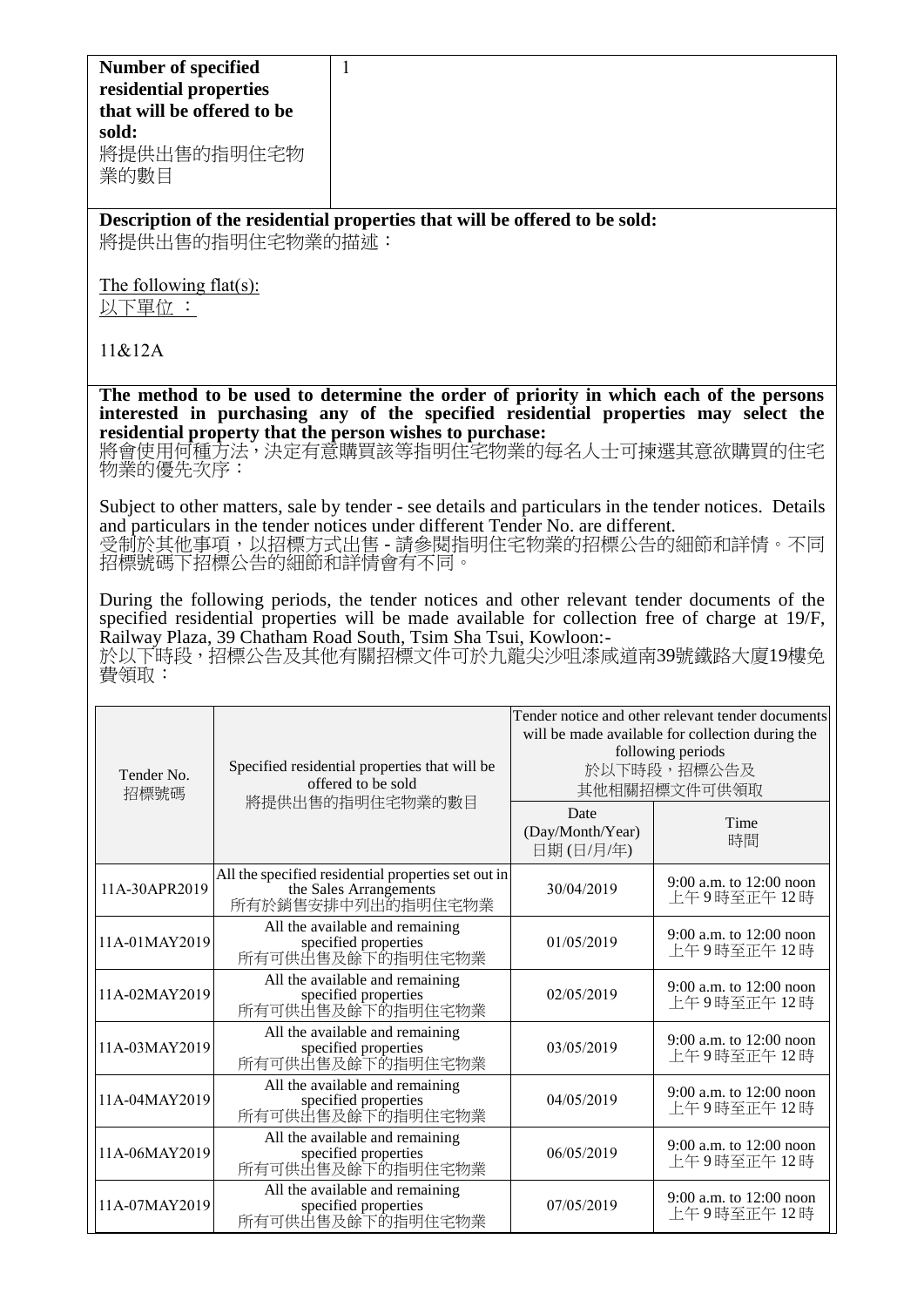| 11A-08MAY2019 | All the available and remaining<br>specified properties<br>所有可供出售及餘下的指明住宅物業 | 08/05/2019 | 9:00 a.m. to 12:00 noon<br>上午9時至正午12時   |
|---------------|-----------------------------------------------------------------------------|------------|-----------------------------------------|
| 11A-09MAY2019 | All the available and remaining<br>specified properties<br>所有可供出售及餘下的指明住宅物業 | 09/05/2019 | 9:00 a.m. to 12:00 noon<br>上午9時至正午12時   |
| 11A-10MAY2019 | All the available and remaining<br>specified properties<br>所有可供出售及餘下的指明住宅物業 | 10/05/2019 | 9:00 a.m. to 12:00 noon<br>上午9時至正午12時   |
| 11A-11MAY2019 | All the available and remaining<br>specified properties<br>所有可供出售及餘下的指明住宅物業 | 11/05/2019 | 9:00 a.m. to 12:00 noon<br>上午9時至正午12時   |
| 11A-13MAY2019 | All the available and remaining<br>specified properties<br>所有可供出售及餘下的指明住宅物業 | 13/05/2019 | 9:00 a.m. to 12:00 noon<br>上午9時至正午12時   |
| 11A-14MAY2019 | All the available and remaining<br>specified properties<br>所有可供出售及餘下的指明住宅物業 | 14/05/2019 | 9:00 a.m. to $12:00$ noon<br>上午9時至正午12時 |
| 11A-15MAY2019 | All the available and remaining<br>specified properties<br>所有可供出售及餘下的指明住宅物業 | 15/05/2019 | 9:00 a.m. to 12:00 noon<br>上午9時至正午12時   |
| 11A-16MAY2019 | All the available and remaining<br>specified properties<br>所有可供出售及餘下的指明住宅物業 | 16/05/2019 | 9:00 a.m. to 12:00 noon<br>上午9時至正午12時   |
| 11A-17MAY2019 | All the available and remaining<br>specified properties<br>所有可供出售及餘下的指明住宅物業 | 17/05/2019 | 9:00 a.m. to 12:00 noon<br>上午9時至正午12時   |
| 11A-18MAY2019 | All the available and remaining<br>specified properties<br>所有可供出售及餘下的指明住宅物業 | 18/05/2019 | 9:00 a.m. to 12:00 noon<br>上午9時至正午12時   |
| 11A-20MAY2019 | All the available and remaining<br>specified properties<br>所有可供出售及餘下的指明住宅物業 | 20/05/2019 | 9:00 a.m. to 12:00 noon<br>上午9時至正午12時   |
| 11A-21MAY2019 | All the available and remaining<br>specified properties<br>所有可供出售及餘下的指明住宅物業 | 21/05/2019 | 9:00 a.m. to 12:00 noon<br>上午9時至正午12時   |
| 11A-22MAY2019 | All the available and remaining<br>specified properties<br>所有可供出售及餘下的指明住宅物業 | 22/05/2019 | 9:00 a.m. to 12:00 noon<br>上午9時至正午12時   |
| 11A-23MAY2019 | All the available and remaining<br>specified properties<br>所有可供出售及餘下的指明住宅物業 | 23/05/2019 | 9:00 a.m. to 12:00 noon<br>上午9時至正午12時   |
| 11A-24MAY2019 | All the available and remaining<br>specified properties<br>所有可供出售及餘下的指明住宅物業 | 24/05/2019 | 9:00 a.m. to $12:00$ noon<br>上午9時至正午12時 |
| 11A-25MAY2019 | All the available and remaining<br>specified properties<br>所有可供出售及餘下的指明住宅物業 | 25/05/2019 | 9:00 a.m. to 12:00 noon<br>上午9時至正午12時   |
| 11A-27MAY2019 | All the available and remaining<br>specified properties<br>所有可供出售及餘下的指明住宅物業 | 27/05/2019 | 9:00 a.m. to 12:00 noon<br>上午9時至正午12時   |
| 11A-28MAY2019 | All the available and remaining<br>specified properties<br>所有可供出售及餘下的指明住宅物業 | 28/05/2019 | 9:00 a.m. to 12:00 noon<br>上午9時至正午12時   |
| 11A-29MAY2019 | All the available and remaining<br>specified properties<br>所有可供出售及餘下的指明住宅物業 | 29/05/2019 | 9:00 a.m. to 12:00 noon<br>上午9時至正午12時   |
| 11A-30MAY2019 | All the available and remaining<br>specified properties<br>所有可供出售及餘下的指明住宅物業 | 30/05/2019 | 9:00 a.m. to 12:00 noon<br>上午9時至正午12時   |
| 11A-31MAY2019 | All the available and remaining<br>specified properties<br>所有可供出售及餘下的指明住宅物業 | 31/05/2019 | 9:00 a.m. to $12:00$ noon<br>上午9時至正午12時 |